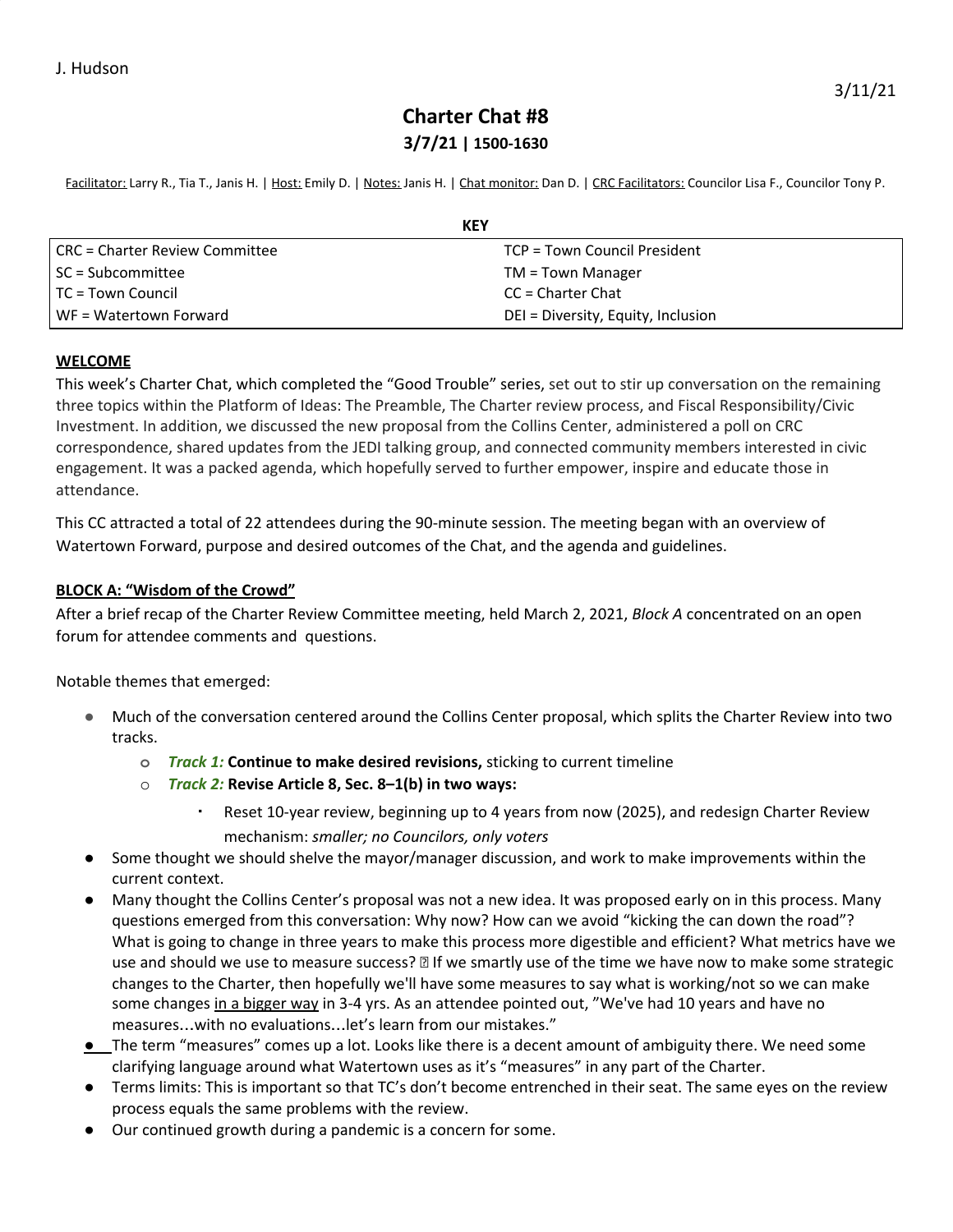#### J. Hudson

#### **BLOCK B: "Good Trouble"**

The second part of the Chat was devoted to productive action. We created three breakout groups and asked everyone to discuss how the current ideas listed in the POI could be edited, changed, or expanded upon relative to their breakout topic. There was robust discussion, which resulted in many additions and changes to the current Platform of Ideas (which is a collection of specific ideas for the Charter generated from our discussions over the past few months.) It is important to note that the POI includes both specific suggestions that would be eligible for Charter review as well as other "wish list" items for a better city.

Here is the updated copy of the Platform of Ideas, which represents these discussions.

# **Platform of Ideas**

#### *--As of March 11, 2021 (J.Hudson)*

*Note: Please contact Watertown Forward's resource team with ideas or questions: Marcy Murninghan @ [marcy.murninghan@gmail.com](mailto:marcy.murninghan@gmail.com) or Councilor Lisa Feltner @ [lfeltner@watertown-ma.gov.](mailto:lfeltner@watertown-ma.gov)*

## **Justice, Equity, Diversity, Inclusion (JEDI)**

- 1. There is interest in forming a Community Advisory Board to interface with the Police Dept and maintain strong 2-way communication.
- 2. We are in need of a Diversity Officer in our city.
- 3. Formation of a Human Rights Commission to which people could bring concerns or complaints.
- 4. Watertown should be collecting and analyzing JEDI data.
	- a. We must establish comparable, useful metrics that the city monitors, measures, and evaluates in order to determine whether or not we are achieving JEDI goals.
	- b. This should be published and disclosed to the public on regular intervals.
- 5. JEDI should serve as its own competency/performance metric used to evaluate the TM.
- 6. JEDI language embedded in the Preamble
- 7. JEDI language should be integrated throughout the Charter, so it serves as more than an isolated goal, rather a touchstone of our town's governance.
- 8. Add language in the Charter to streamline and encourage citizen initiatives.

#### **Transparency/Evaluation/Disclosure**

- 1. The Executive Branch's performance evaluation should be a more transparent and inclusive public process that aligns with Watertown's vision and values and incorporates material benchmarks and targets, so as to measure progress toward that vision and enactment of those values.
- 2. The performance evaluation framework and methodology should be evidence-based and include: :
	- a. both qualitative (JEDI, climate resilience, collaborative engagement, responsiveness) and quantitative metrics (fiscal performance), because they are interrelated and of equal importance;
	- b. incorporate thresholds and benchmarks, because performance, both individual and institutional, does not exist in a vacuum — there are impacts and consequences; and
	- c. feature metrics that are auditable, comparable, relevant, and useful (ACRU). .
	- d. To the extent possible, given provisions contained in collective bargaining agreements and contracts, there should be performance reviews for all staff, not just the TM.
- 3. This information should be contained in an Annual Report to the City / Town, available in multiple languages, that shows progress toward or away from Watertown's vision and values.
- 4. In general, residents feel in the dark when it comes to town governance. The impression is that decisions are being made "behind closed doors" without adequate public discussion and engagement. We must do better and aim for more openness in order to build trust within our community.
- 5. How can we do a better job of keeping the town abreast of large-scale projects/initiatives, such as the high school project? This should be a fully transparent process with lots of public input.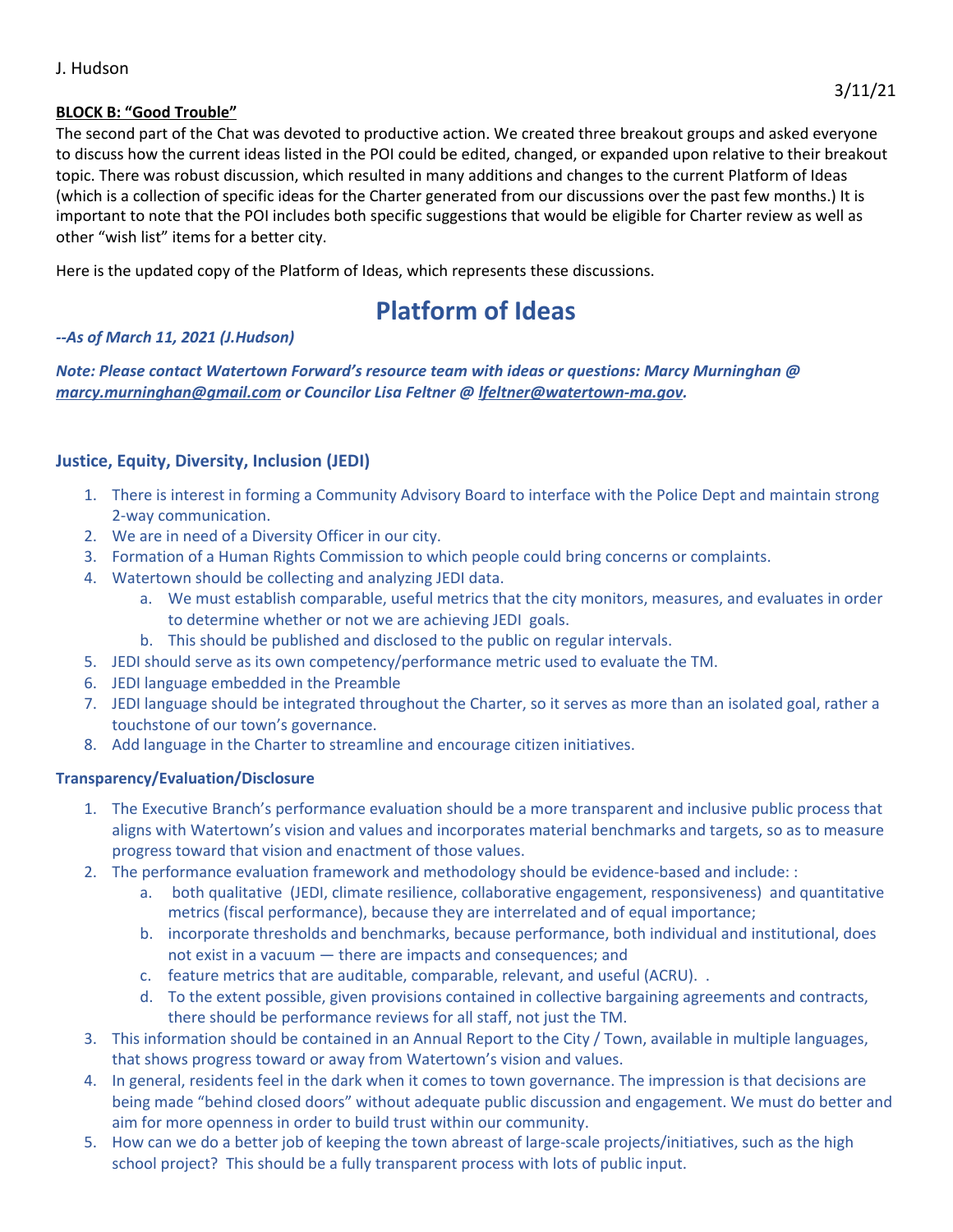## J. Hudson

- 6. All communication to town officials should be made public.
- 7. How does the TC get access to info? There should be a clear internal process established.
- 8. There should be more disclosure and clearer guidelines regarding potential conflicts of interest with the TM, other town officials, and outside parties doing business with Watertown. These include:
	- a. Limits on TM membership on advisory boards, committees, and commissions
		- i. The TCP should not necessarily sit as chair of the School Board.
		- ii. Any council member should be considered to serve on the School Board.
		- b. How boards, committees, and the commissions are formed
		- c. How members are recruited and appointed, including their qualifications

#### **Balance of Power/Capacity**

- 1. Change the ratio between district and at-large councilors.
- 2. Reconsider term limits for both legislative and executive branches.
- 3. Increase compensation packages for councilors.
- 4. Add more staff positions/support for our city and/or full-time council
- 5. Require that each CRC subcommittee has at least one resident member with the power to vote and/or provide input on the same equitable level as the council members.
- 6. Too much authority in TM/TCP. TC is too weak. TC should be strong enough to set rules and fees, make policy, and investigate/respond to major material problems with greater authority, discretion, and accountability.
- 7. Should we move from town manager to mayor?
- 8. The town council should have the authority to call a dept head to council.
- 9. Either way, the Town council should elect the town council president.
- 10. Adjust precincts per district (vs. changing district #'s) in order to balance the work of the TC.

#### **Communication/Responsiveness**

- 1. There should be principles, policy, and protocol in place regarding public inquiry responsiveness. Many times inquiries go totally unanswered. This is unacceptable. Public officials should reply within 48 hours, for example.
- 2. There is interest in requiring two annual public forums, one from the Executive Branch hosted by the Town Manager and the other from the Legislative Branch hosted by the Town Council President.
	- a. Additionally, there is interest in extending this requirement to every elected official.
- 3. Clarify and improve the communication process for residents. For example, the new CIO publicly encouraged residents to reach out directly to him, but the TM/TCP have discouraged direct communication with him.
- 4. Residents feel they are being informed on a "need to know" basis. We need a stronger Communications department.
- 5. The nature of communication should shift away from reactive to proactive; from defensive to solution-oriented.

#### **Fiscal Responsibility/Civic Investment**

- 1. Budget: The process should include more input from the public as well as input from the entire council, not just 3 members. We should host (more than one) public meeting on the budget.
- 2. Public Priorities: The town budget can't be the only priority in town governance.
- 3. Productive Assets: Consideration should be given to more robust and productive deployment of locals assets, in service to public priorities. This "public benefit test" should apply, but not limited, to portfolio assets held by major tax-exempt institutions based in Watertown and agreements negotiated with private developers. , how businesses can be tapped to provide more resources to the community.
- 4. Public Benefit Test: We should be asking more of developers and major NGOs. How are you adding value to our community? How are you helping to advance our goals and vision/values? They must demonstrate how they would contribute to the fiscal, environmental, social, and cultural vibrancy of our community. We are not just a piece of cheap land with a convenient location to the city.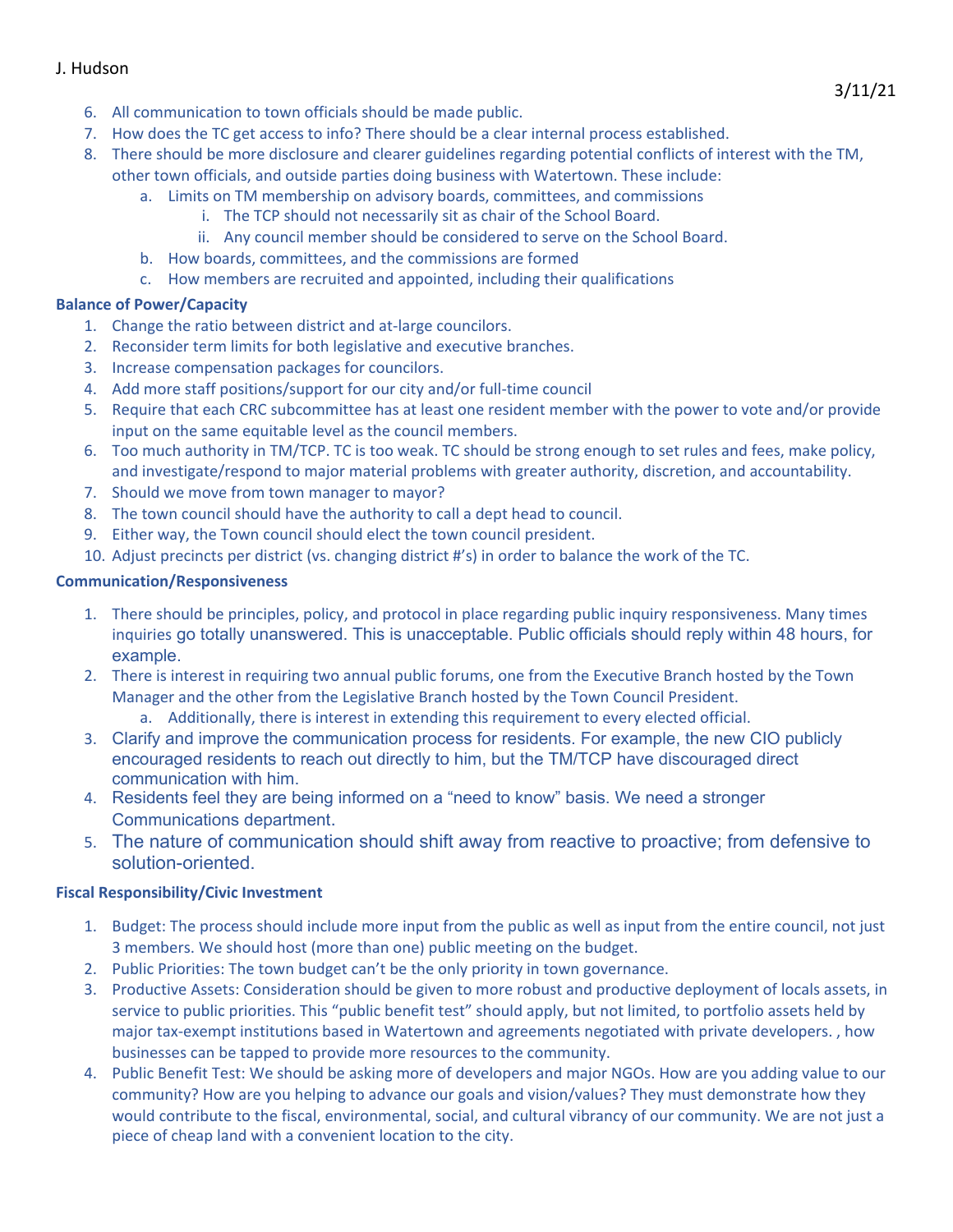## J. Hudson

- 5. Participatory Budgeting: Watertown should consider using Participatory Budgeting, wherein the community members decide how to spend a predetermined portion of the town budget.
- 6. Civic Financial Literacy: Watertown should cultivate broader public awareness and understanding of fiscal policy, budget making, and how investment decisions are made.
	- a. Sharing with the community more info about where our money goes and how each expense reflects our values. One way to achieve this might with the use of an online Visual Budget, modeled after Arlington.
	- b. Disclosure about our community's fixed costs pension liability, debt service costs, health care insurance, etc. — so as to better understand what limits our ability to pay for public priorities. .

## **Preamble: Vision / Values**

- 1. Land acknowledgment language
- 2. Climate resilience language
- 3. Justice, equity, diversity, inclusion, human rights
- 4. The preamble is a declaration of civic stewardship, a public promise. It signals guiding principles and values that connect Watertown's past to its present and future.
- 5. The preamble should evoke a sense of belonging and community.
- 6. It can serve as the basis for integrated reporting in order to monitor progress, creation, preservation, and erosion of values over time.

## **The Charter Review Process**

- 1. Selection and composition of the Charter Review Committee:
	- The entire Town Council should not serve on the CRC
	- The Town Council President should share the role of appointing citizen members
	- The CRC should comprise 50 percent citizen members
	- Selection should reflect JEDI values. Perhaps some language to the effect of "those selecting the committee will do their best to reflect the town demographic"
- 2. Charter Review should be conducted every 5 years instead of 10 given the pace of growth/development in our city.
- 3. Sync the timing of charter reviews to the timing of the length of the town manager's contract.
- 4. There should be public education initiatives established as an integral part of the Charter Review process.
- 5. Town council president should not automatically be the chair of the CRC.
- 6. The town must prepare and provide an appropriate packet of materials for Charter Review Members 14 days prior to the first CRC meeting. This should include: Copy of the current Charter, current Town Gov't Org Chart, last 3 annual budgets, key employee profiles (length of employment, contract status, salary & benefits), town council profiles, relevant sections of MA general law/code related to Charter Review/functioning of the town/home rule, and access to their own town email account.
- 7. Add an administrative role to support the CRC's work.
- 8. The TC President should not be appointing CRC community members.
- 9. We need to define the priorities in the current review and how those would dovetail into the considerations for review in 3-3 years.
- 10. We must define measures for success so that we can use the data to inform the review in 3-4 years.

## **CHANNELS OF COMMUNICATION**

- WF continues to encourage participants to reach out directly to the CRC with feedback, ideas, suggestions, questions, concerns and the like. Recognizing that we all have different comfort levels and experience when communicating with the town, the POI also serves as a potential source for people to pull language.
- We have also amassed the Channels of Communication (in order of importance)
	- o **Channels of Communication**